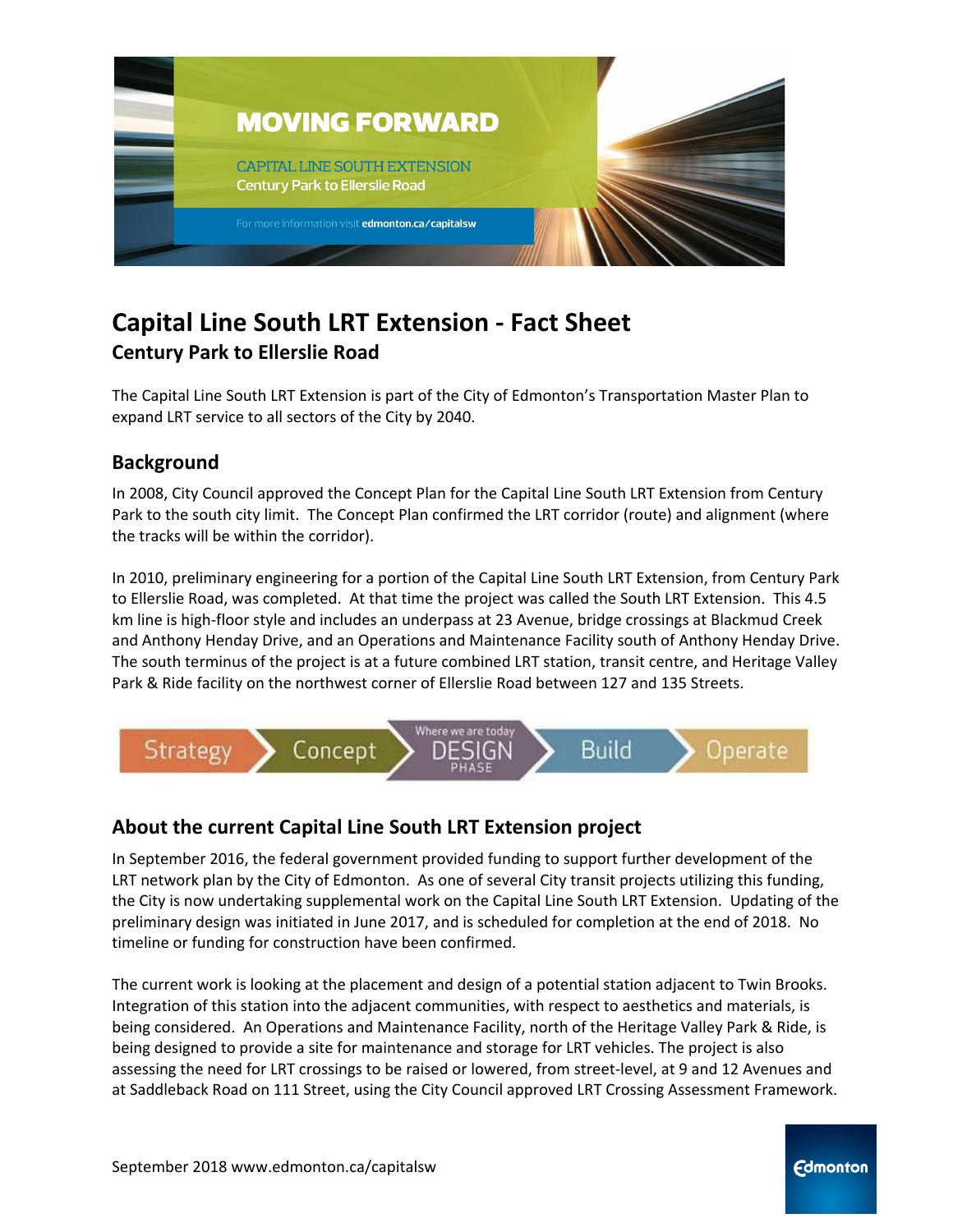**Capital Line South Extension: Century Park to Ellerslie Road**



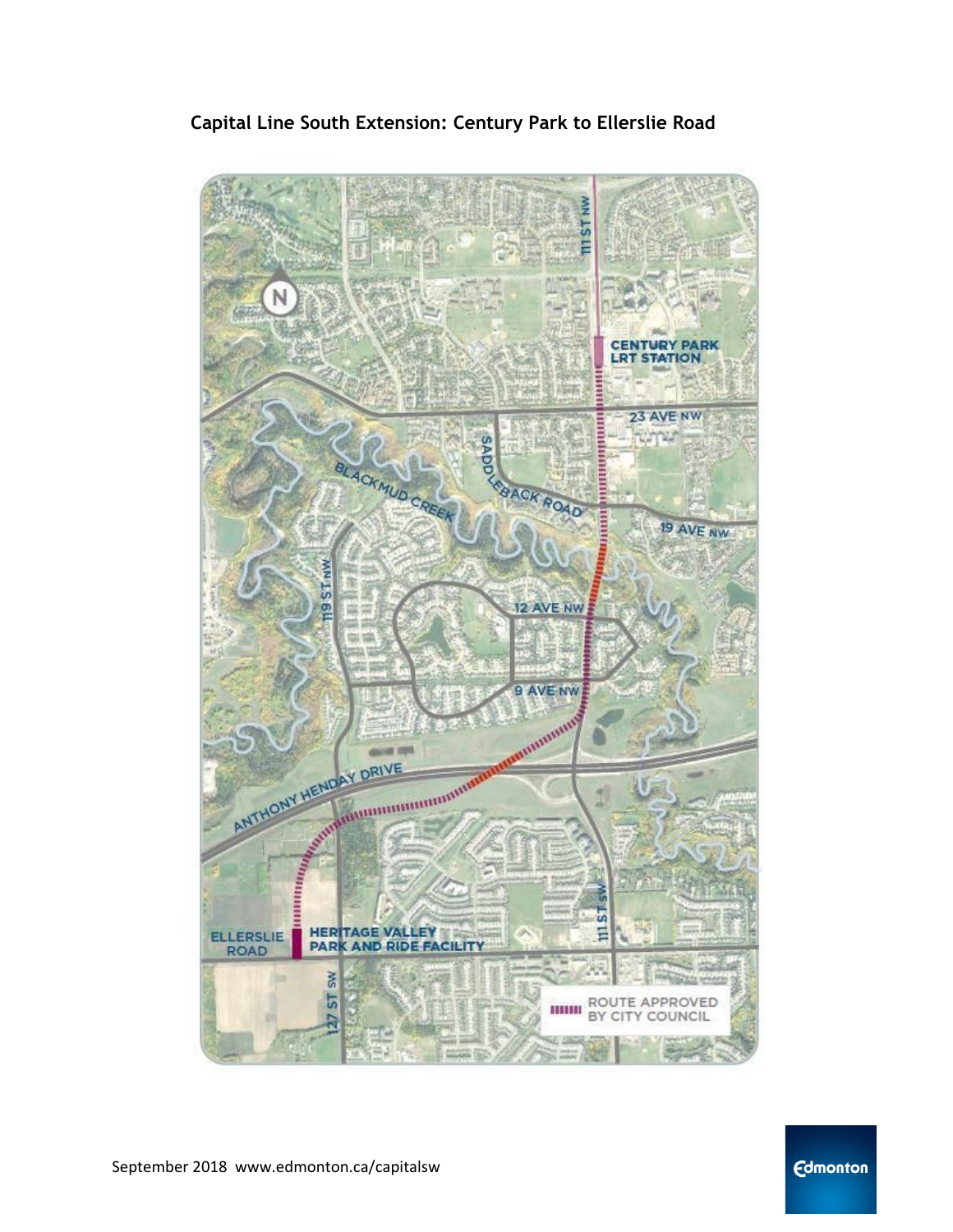## **Moving Ahead**

There have been many opportunities for the public to provide input and feedback for the Capital Line South LRT Extension.

**Surveys** – Two surveys were conducted; in the summer of 2017 and in the summer of 2018. A summary of the results of the 2017 survey can be found on the project web page at [www.edmonton.ca/capitalsw](http://www.edmonton.ca/capitalsw). The 2017 survey gathered information on the public's understanding of the Capital Line South LRT Extension, comments and concerns, and provided input on the existing preliminary design and the potential changes. The 2018 survey asked for the public's preferences on grade separations and the Twin Brooks Station. In November, results of the 2018 survey will be posted on the project web page and will be provided to City Council as part of City Administration's recommendations for potential changes to the Concept Plan.

**Community Advisory Committee** – A neighbourhood focused community group was struck to build relationships and trust, promote engagement activities, share information, identify issues, opportunities and concerns, and seek opportunities to minimize and mitigate impacts related to the updating of the preliminary design. Five meetings with the project team and this group were held with representatives reporting back to their community leagues and groups.

**Pop-Ups** – A variety of pop-up dates and locations took place throughout the summer and early fall of 2017 and 2018. At the pop-ups, the public answered the survey questions with assistance from the staff. Surveys completed at the pop-ups are included in the survey summaries.

**Bulletin** - A bulletin with extensive updated information about the Capital Line South LRT Extension was distributed to communities in proximity to the line in June 2018.

**Public Meetings** – The first public meeting was held on November 29, 2017. Additional public meetings are being held on September 18 and 20, 2018 (same content each date). These meetings will provide project updates, the opportunity for feedback and for questions to be answered by project staff. Input received at these meetings will be shared back through a What We Heard Report, which will be posted on the project web page at the end of November 2018.

## **What's Next?**

The project team will present the updates/changes to the 2010 plans at a City Non-Statutory Public Hearing on November 6, 2018. A summary of the feedback from the online survey and from the public meetings will be posted on the project web page in late November. This feedback will be considered in finalizing the preliminary design.

### **For more Information about the Capital Line South Extension**

| Project webpage:                        | www.edmonton.ca/capitalsw                                                 |
|-----------------------------------------|---------------------------------------------------------------------------|
| <b>LRT Projects Information Centre:</b> | 780-496-4874 (voicemail)                                                  |
| $E$ -mail:                              | LRTprojects@edmonton.ca                                                   |
| Join the email update list:             | Sign-up through the project website (scroll to the bottom<br>of the page) |
| <b>Project Manager:</b>                 | Adonis Dichoso, P. Eng.                                                   |
|                                         | adonis.dichoso@edmonton.ca                                                |